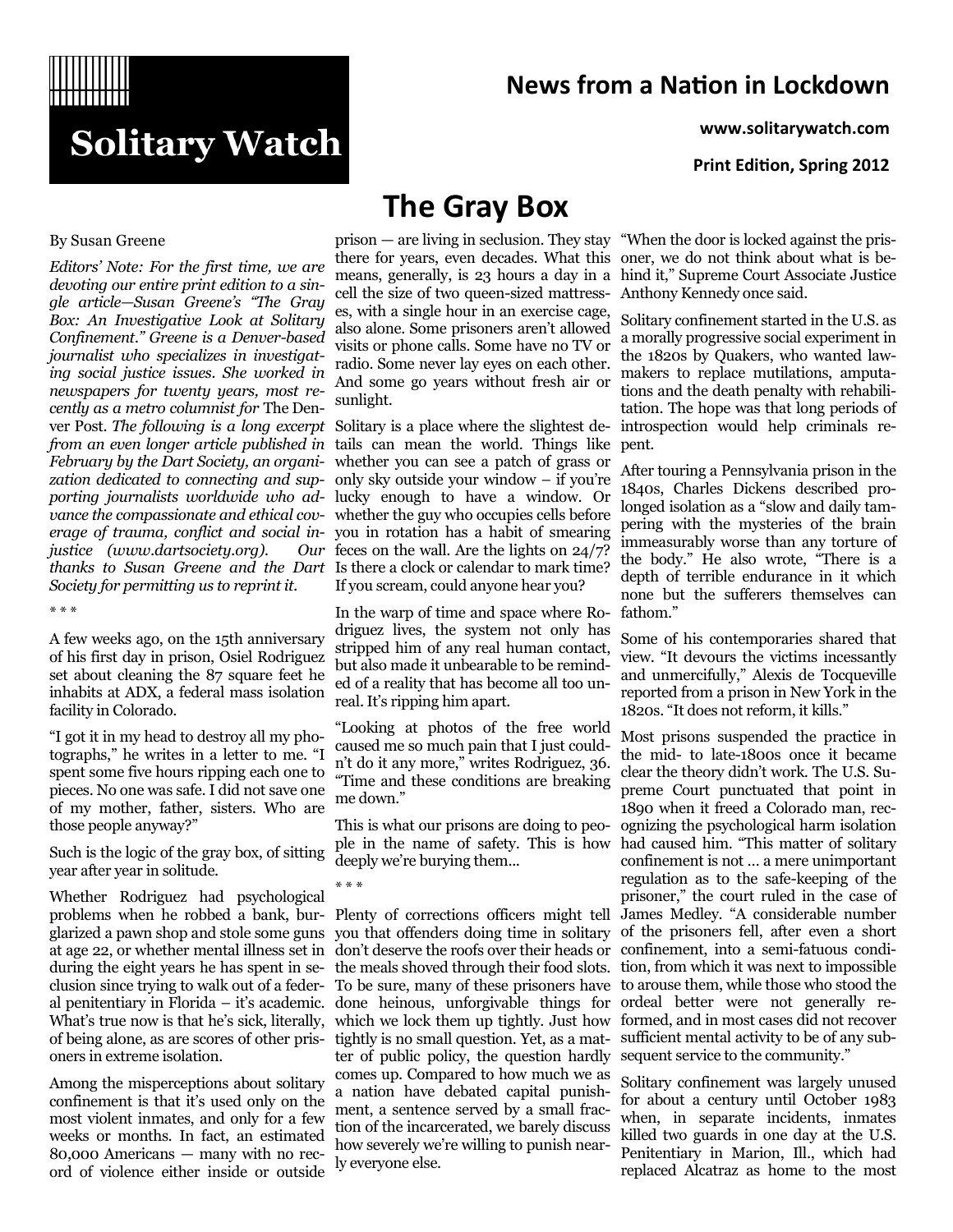name of officer safety. "Never again," – or merely a corrections officer's alledown on prison violence...

Administered by corrections officials, not judges, solitary confinement is a punishment beyond incarceration, re-"These are extraordinary, I believe ofmoving prisoners not only from the rest ten needless and indefensible, risks to of society, but also from each other and take with the human psyche and spirit," staff. It's now practiced routinely in writes Craig Haney, a psychology profederal penitentiaries, state prisons and fessor at the University of California at local jails under a number of bureau-Santa Cruz. cratic labels: "lockdown," "protective custody," "strip cells," "control units," "security housing units," "special management units" and "administrative segregation." Federal justice officials say the different classifications prevent them from keeping track of how many people are being isolated. What is acknowledged even in official records is that the vast majority are men and that rates of pre-existing mental illness exceed the higher-than-average levels in urine and feces out his food slot – begeneral prison populations...

Meantime, an analysis of prison budgets by the Urban Institute shows that taxpayers are shelling out about \$75,000 a year to house a single prisoner in solitary confinement – more than twice as much as spent housing prisoners in general population. Staffing is more expensive because two or more officers usually are required to escort prisoners any time they leave their cells, and because the cooking and cleaning work, which in other prisons would be performed by inmates, must \* \* \* be done by paid staff. As a rule, prisoners in isolation aren't allowed to work.

For reasons of prison safety, short periods of confinement may make sense for the most violent inmates. Yet the socalled "worst of the worst" are, by defi-nous and numbingly idle. nition, the exception rather than the rule. States vastly overestimated the need for supermax space to contain nothing but the sound of air from the high-risk offenders, and have filled it ventilation. The silence can drive you with relatively low-risk prisoners, many crazy. Makes you feel as if the world has of whom pose no apparent risk or have ended but you somehow survived and no record of violence. Anyone even are tripped," Jeremy Pinson writes loosely labeled to have ties with terror- from ADX, the crown jewel of the federists gets put into isolation as a matter of al system once described by its warden course. Juveniles are secluded for what as a "clean version of hell." is officially deemed to be their own pro-

dangerous federal convicts. The prison tection. Mentally ill prisoners who are "The world outside is like another planwent into lockdown for the next 23 prone to rage or agitation are isolated et," writes Jack Powers, also from ADX. years, setting the model for dozens of for convenience. And, all too often, hav-"I feel like I am trapped within a disstate and federal supermaxes – prisons ing a gang affiliation, writing grievances ease." designed specifically for mass isolation or cussing out a guard can land you in — that since have been built in the solitary for the long haul. Bad behavior promised Reagan-era shock doctrinari-gation of it – can add years to your time ans who set out at great cost to crack in isolation. Some prisoners have spent a decade or two asking why they're still there, without getting an official answer.

Anthony Gay had a low-level assault charge in Illinois for punching another kid, stealing a dollar from him and swiping his hat. A parole violation on his seven-year suspended sentence ultimately landed him in a state supermax where he has cut himself hundreds of times with shards of glass and metal, and eats his own flesh. He has racked up a 97-year sentence for throwing havior that's fairly typical for severely mentally ill prisoners in solitary.

Gay passes his time at the Tamms Correctional Center writing anyone who will receive his letters.

"I've been trapped for approximately nine years. The trap, like a fly on sticky they're limited to only a few books a paper, aggravates and agitates me," he month. Some take whatever enrichwrites. "America, can you hear me? I ment classes are broadcast over their love you America, but if you love me, TVs…Out of limited supplies, prisoners please speak out and stand up against create art. They lodge bits of sponges solitary confinement."

In months of trading letters with prisoners, and in a few dozen interviews with men who've gotten out, I hear the same descriptions of solitary: that it's starkly sterile, unremittingly monoto-

"Ninety percent of the time you hear

Prisoners pace their cells like caged felines at a zoo. "I walked and walked and walked some more," says Darrell Cannon, who did nine years in solitary in Illinois. "I'd walk in circles – always to the left, for some reason – for six, maybe seven hours a day."

Almost everyone in isolation spends at least some time counting. They count the steps they take, the cinder blocks on the walls, the tiles on the ceiling, their sneezes and coughs, and how many times the furnace kicks in or the plumbing sloshes.

"If I remember correctly, there are 412 holes in (the cell door). I would count them daily," Joe Sorrentino, now serving time in a general population prison, recalls of his cell at Tamms. "At the back of the cell, close to the ceiling there's a window approx. 30 inches long and 10 inches high with a square bar going through the middle … My window faced the tunnel, so my view for my first seven years there were of a blue wall. For years, I wondered what other guys could see out their windows."

Some prisoners pass their time praying, meditating or talking to themselves. Some read voraciously, though often into ballpoint cartridges to make paintbrushes. For paint, they mix water with Nescafe grinds or dye from candy they can buy from the commissary. M&Ms – plain, not peanut – work best. For deep reds, they fold red dye in with ground powder from vitamins. Navy blue takes a three-step process mixing royal blue candy coating with blue and black ink from pens. The color purple is best achieved from Skittles.

Prisoners strike up relationships with the critters that crawl in through their air vents. One man used his own hairs to try to repair a moth's injured wing in hopes of facilitating its escape. Mohammed Saleh — convicted of having coconspired in the 1993 World Trade Center bombing — lost his daily hour of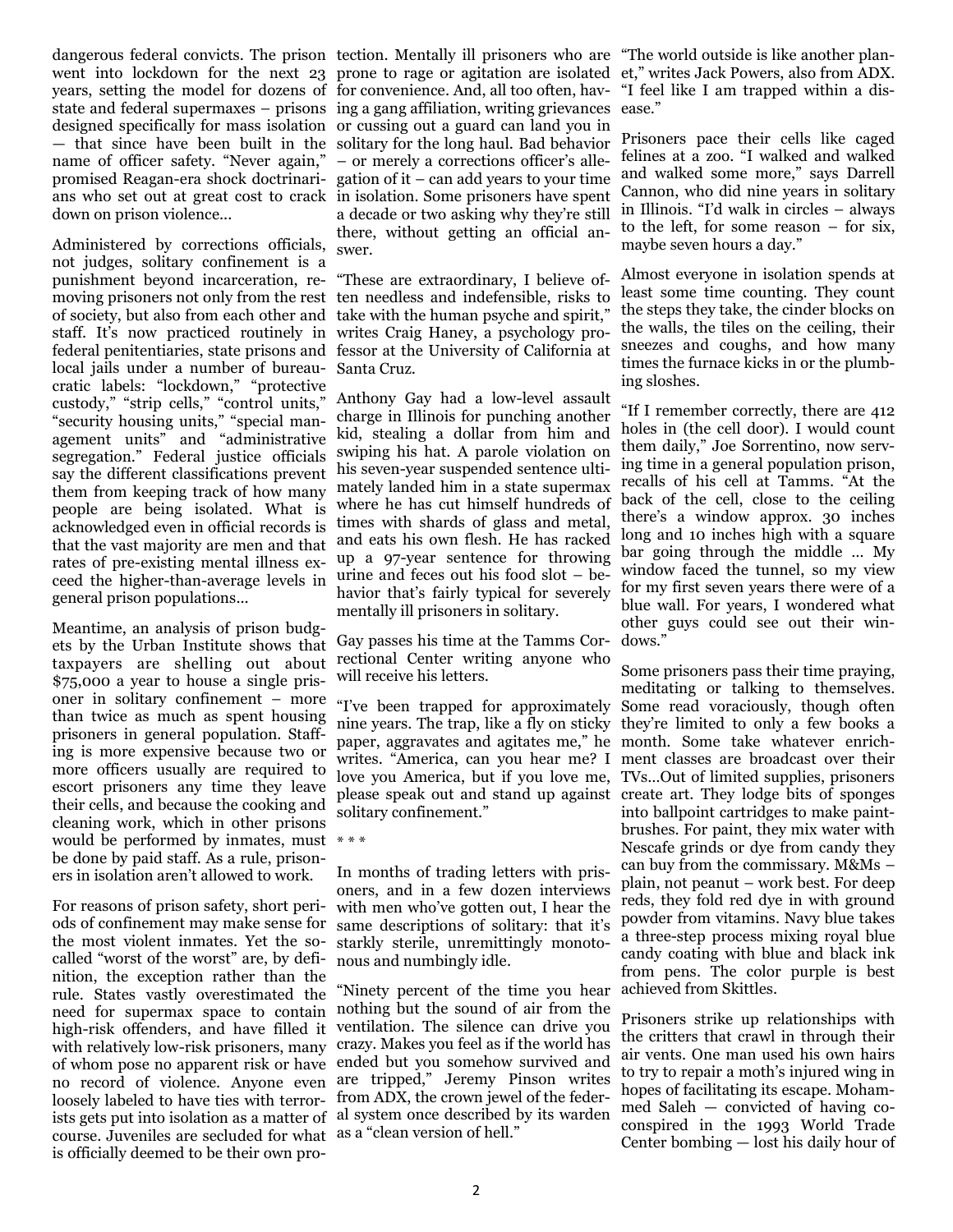outdoor recreation for three months at back on this lockdown mania like we ily. They were the only friends I had," ADX because he saved bread crumbs to look back on the burning of witches." feed blackbirds in his exercise pen.

prisoners kick the walls or bang their cups against their doors. Some flood their cells by clogging their toilets with toilet paper, or break light bulbs and set their mattresses on fire. Some write up found practically no benefits from sutheir grievances; some sue over them; permax conditions either for prisoners and some sue some more on behalf of guys on their units. Those feeling especially resistant stop eating or drinking. Brian Nelson starved himself regularly at Tamms, where he spent 12 years in seclusion. He once refused food and water for 40 days, he says, to try to and makes it highly likely that prisoners prod the prison to treat a guy on his will commit more crimes when reunit for cancer...

fall shed light on solitary confinement conditions at California's Pelican Bay State Prison. The strike ended when the state agreed to consider letting prisoners make phone calls and buy calendars. Months later, no substantive in solitary under the rule of a junta in changes have been made on those modest demands. There have been reports that strike leaders have faced disciplinary action and that three strikers have investigate state and federal prisons in committed suicide.

\* \* \*

The human brain needs social contact like our lungs need air. Social needs are so basic that they drive family structures, religions, urban design, governments, economies and legal systems worldwide. We honor these needs even with pets and zoo animals, generally acknowledging the inhumanity of caging them for long periods of time alone or in tight spaces. New federal guidelines on the use of laboratory animals require relatively more space, sensory stimulation and environmental enrichment than we afford people in confinement. The revised rules put forth by the National Academy of Sciences call for significantly more square footage to house a head of cattle, for example, For every hunger striker, jailhouse lawthan prisons provide in solitary.

such concern. We push some of them into seclusion with little to no programmatic support, basically giving up on them.

years in a place like this is ruined for

Defiance can kill time in solitary. Some force convened by the Vera Institute for Some prisoners say they forget what In 2006, a bipartisan national task Justice called for ending solitary confinement beyond periods of about ten days. The report by the Commission on Safety and Abuse in American Prisons or the public. It cited studies showing that solitary confinement impairs brain function and can cause psychosis and serious depression. It also cited a number of reports showing that long-term isolation doesn't curb prison violence leased.

A hunger strike by 5,000 prisoners last The United Nations Special Rapporteur on Torture, Juan Mendez, is calling to end the use of isolation on juveniles and the mentally ill. For everyone else, he is pushing a worldwide limit of 15 days. Mendez personally endured three days Argentina – an experience he describes as "the darkest days of my life." So far, he has been unable to gain access to the U.S. "Let's just say it has been a challenge," he says.

> U.S. courts have rejected most 8th Amendment claims against isolation, ruling that some psychological harm to certain prisoners doesn't make the entire practice cruel or unusual. In many cases, corrections officials have persuaded judges that isolation is a misnomer because prisoners glean brief interare at best perfunctory and at worst hostile, degrading and cruel. They'll also argue that prisoners shouting to each other between cellblocks, across exercise cages or down drainpipes constitute meaningful forms of social interaction.

\* \* \*

Convicts in the U.S. are not afforded many more people in solitary who've yer and cellblock arsonist, there are folded up quietly into themselves.

"Anyone who spends more than three characters on 'Seinfeld.' I watched nothing about?" life," Powers writes. "Two or three hun-Elaine, George and Kramer became my dred years from now people will look best friends. I felt like part of their fam-Letters from isolation are always hand-"I became increasingly withdrawn at ADX to the point where the only people what was I doing holding on to photos I interacted with were the television of moments I was not a part of, or know 'Seinfeld' four times a day. Jerry,  $\begin{array}{c} * \ * \ * \end{array}$ 

Anthony McBayne wrote in a legal declaration.

day, month or year it is, partly because keeping track can be too painful. "Time is the enemy, a constant reminder that your life is being wasted and there is no redemptive solution. Paying close attention to time will in short order drive you to misery and despair at what you've lost," Jeremy Pinson writes.

Concentration wanes, revenge fantasies fester and voices echo in people's heads. Idiosyncrasies grow into obsessions about the tiniest details of physical space. Prisoner after prisoner writes of becoming enraged by slight noises or tweaks in their routines.

Some describe losing their senses of self, physically and emotionally. Mirrors, if available, are stainless steel plates that reflect only blurs. You can go years without an accurate picture of your own aging. Basic biographical facts – your age, your birthday – can get lost in a fog.

"This is difficult to explain, but my memories were no longer mine," Mark Jordan writes of his years at ADX. "I questioned whether or not I really had a past or history at all, whether the memories were real or false. … It was as though none of it was real. I was born into this life of isolation and the memories not memories at all. Confabulations."

actions with guards – exchanges that make sense of ourselves largely through We in the free world know who we are by interacting with each other. We our relationships. Legal sociologist Joan Martel described the loss of identity in isolation. "To be," she writes, "one has to be somewhere." Without normal grounding in space or time, isolated prisoners lose their understanding of themselves and their own histories.

> "After 14 years, those people are strangers to me; as I must be to them," Osiel Rodriguez wrote about the family members whose portraits he destroyed. "My parents will be dust if/when I ever get out of prison. My three sisters will be in their mid-70's to late 60's. So